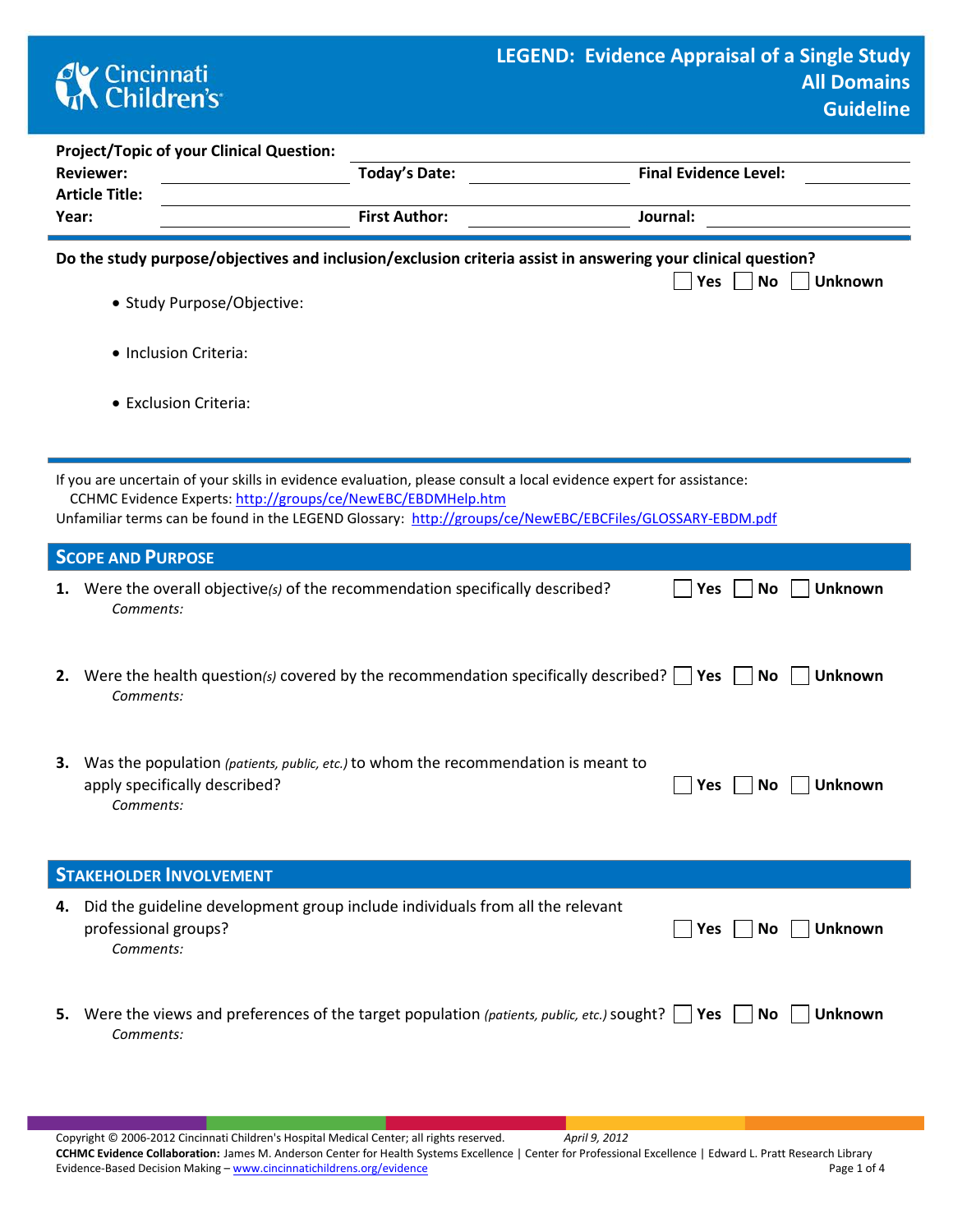| <b>Cy Cincinnati</b><br><b>K</b> Children's                               | <b>LEGEND: Evidence Appraisal of a Single Study</b><br><b>All Domains</b><br>Guideline |
|---------------------------------------------------------------------------|----------------------------------------------------------------------------------------|
| 6. Were the target user(s) of the guideline clearly defined?<br>Comments: | $\Box$ Yes $\Box$ No $\Box$ Unknown                                                    |

| <b>RIGOR OF DEVELOPMENT</b>                                                                                      |                                     |
|------------------------------------------------------------------------------------------------------------------|-------------------------------------|
| 7. Were systematic methods used to search for evidence?<br>Comments:                                             | Unknown<br>Yes<br><b>No</b>         |
| 8. Were the criteria for selecting the evidence clearly described?<br>Comments:                                  | Yes <br><b>No</b><br><b>Unknown</b> |
| 9. Were the strengths and limitations of the body of evidence clearly described?<br>Comments:                    | <b>Unknown</b><br> Yes<br><b>No</b> |
| 10. Were the methods used for formulating the recommendations clearly described?<br>Comments:                    | <b>Unknown</b><br> Yes<br>No        |
| 11. Were the health benefits, side effects, and risks considered in formulating<br>recommendations?<br>Comments: | <b>Unknown</b><br>Yes<br>No         |
| 12. Was there an explicit link between the recommendations and the supporting<br>evidence?<br>Comments:          | <b>Unknown</b><br>Yes<br><b>No</b>  |
| 13. Was the guideline externally reviewed by experts prior to its publication?<br>Comments:                      | No<br><b>Unknown</b><br><b>Yes</b>  |
| 14. Was a procedure for updating the guideline provided?<br>Comments:                                            | <b>Unknown</b><br> Yes<br>No        |
| <b>CLARITY AND PRESENTATION</b>                                                                                  |                                     |
| 15. Were the recommendations specific and unambiguous?                                                           | Yes<br><b>Unknown</b><br>No         |

*Comments:*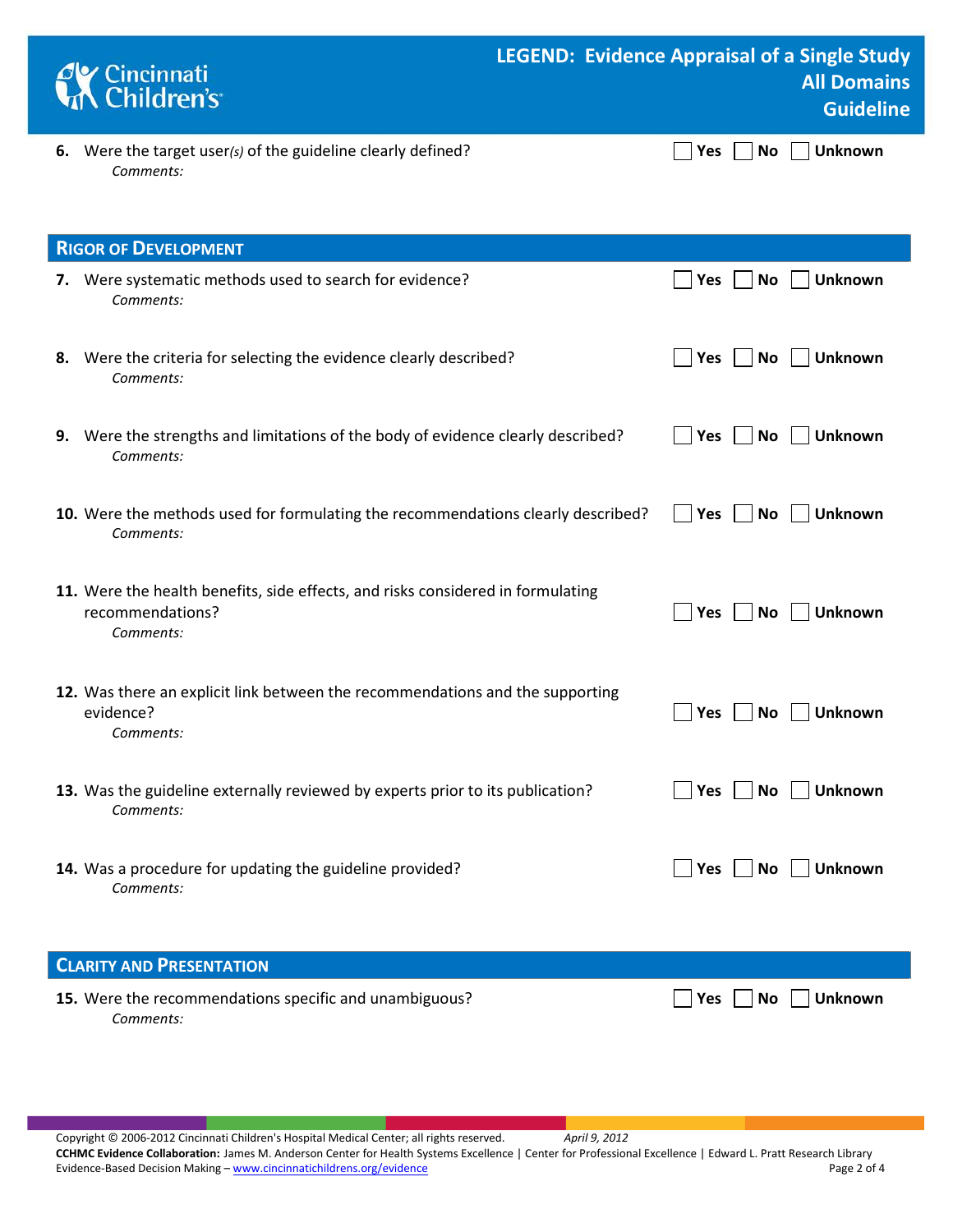| Cincinnati<br>Children's                                                                                               | <b>LEGEND: Evidence Appraisal of a Single Study</b><br><b>All Domains</b><br><b>Guideline</b> |
|------------------------------------------------------------------------------------------------------------------------|-----------------------------------------------------------------------------------------------|
| 16. Were the different options for management of the condition or health issue clearly<br>presented?<br>Comments:      | <b>Unknown</b><br>No<br><b>Yes</b>                                                            |
| 17. Were key recommendations easily identifiable?<br>Comments:                                                         | <b>Unknown</b><br>Yes<br><b>No</b>                                                            |
| <b>APPLICABILITY</b>                                                                                                   |                                                                                               |
| 18. Did the guideline describe facilitators and barriers to its application?<br>Comments:                              | <b>Unknown</b><br>Yes<br>No                                                                   |
| 19. Did the guideline provide advice and/or tools on how the recommendations can be<br>put into practice?<br>Comments: | Unknown<br><b>No</b><br>Yes                                                                   |
| 20. Were the potential resource implications of applying the recommendations<br>considered?<br>Comments:               | <b>Unknown</b><br><b>Yes</b><br>No                                                            |
| 21. Did the guideline present monitoring and/or auditing criteria?<br>Comments:                                        | Unknown<br>No<br><b>Yes</b>                                                                   |
| <b>EDITORIAL INDEPENDENCE</b>                                                                                          |                                                                                               |
| 22. Was the content of the guideline free from any influence of views of the funding<br>body?<br>Comments:             | <b>Unknown</b><br>Yes<br>No                                                                   |
| 23. Were competing interests of guideline development group members recorded<br>and addressed?<br>Comments:            | <b>Unknown</b><br>Yes<br>No                                                                   |
| 24. Would you include this guideline in development of a care recommendation?<br>Comments:                             | <b>Unknown</b><br><b>No</b><br>Yes                                                            |

Copyright © 2006-2012 Cincinnati Children's Hospital Medical Center; all rights reserved. *April 9, 2012* **CCHMC Evidence Collaboration:** James M. Anderson Center for Health Systems Excellence | Center for Professional Excellence | Edward L. Pratt Research Library Evidence-Based Decision Making - [www.cincinnatichildrens.org/evidence](http://www.cincinnatichildrens.org/service/j/anderson-center/evidence-based-care/legend/)